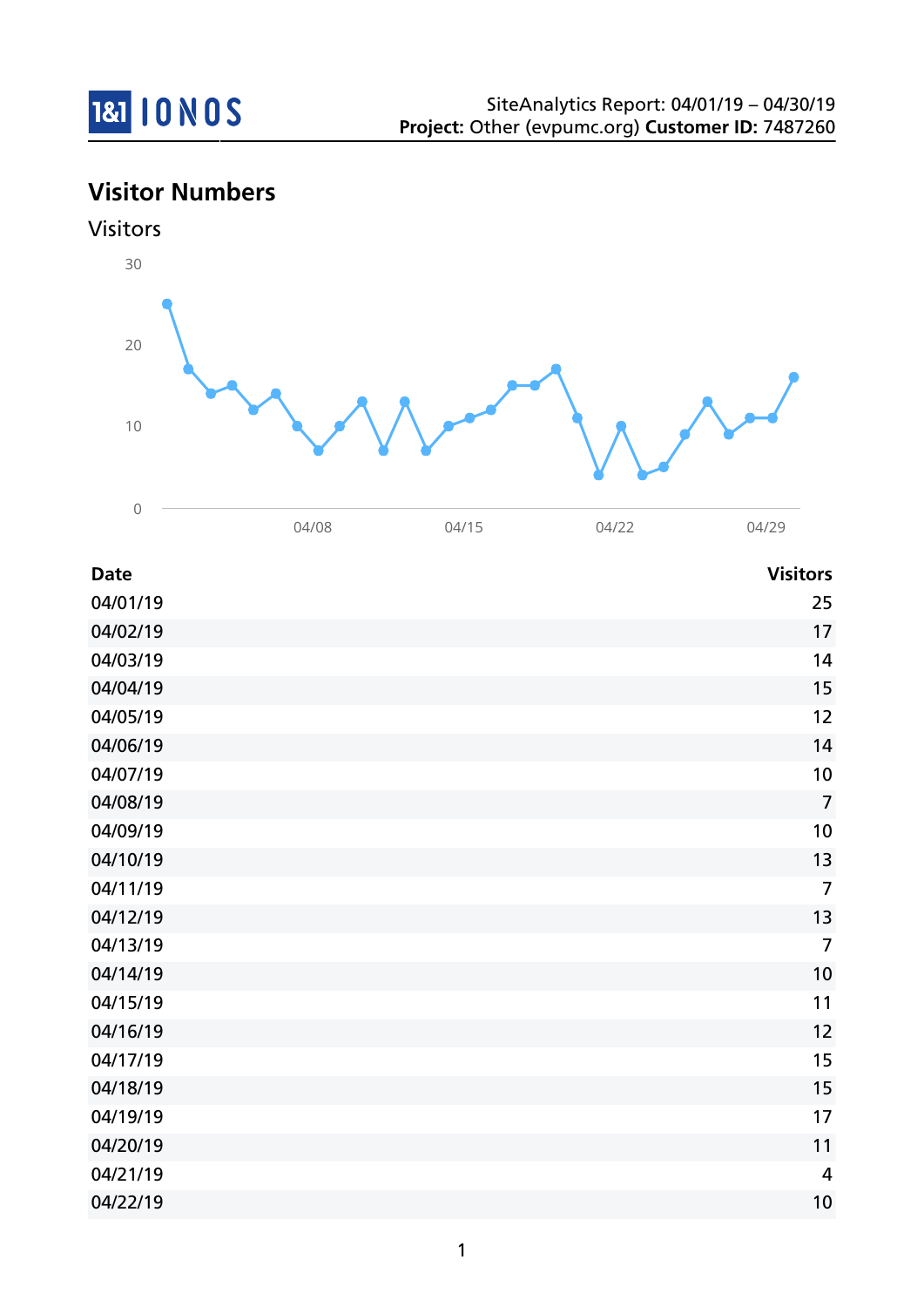# 181 10 NOS

| <b>Date</b>  | <b>Visitors</b> |
|--------------|-----------------|
| 04/23/19     | $\overline{4}$  |
| 04/24/19     | 5               |
| 04/25/19     | 9               |
| 04/26/19     | 13              |
| 04/27/19     | 9               |
| 04/28/19     | 11              |
| 04/29/19     | 11              |
| 04/30/19     | 16              |
| <b>Total</b> | 347             |

### Sessions



|                 | 04/08 | 04/15 | 04/22 | 04/29           |
|-----------------|-------|-------|-------|-----------------|
| <b>Date</b>     |       |       |       | <b>Sessions</b> |
| 04/01/19        |       |       |       | 25              |
| <b>01/07/10</b> |       |       |       | 1 <sub>Q</sub>  |

| 04/02/19 | 18             |
|----------|----------------|
| 04/03/19 | 14             |
| 04/04/19 | 15             |
| 04/05/19 | 12             |
| 04/06/19 | 14             |
| 04/07/19 | 11             |
| 04/08/19 | $\overline{7}$ |
| 04/09/19 | 10             |
| 04/10/19 | 13             |
| 04/11/19 | $\overline{7}$ |
| 04/12/19 | 13             |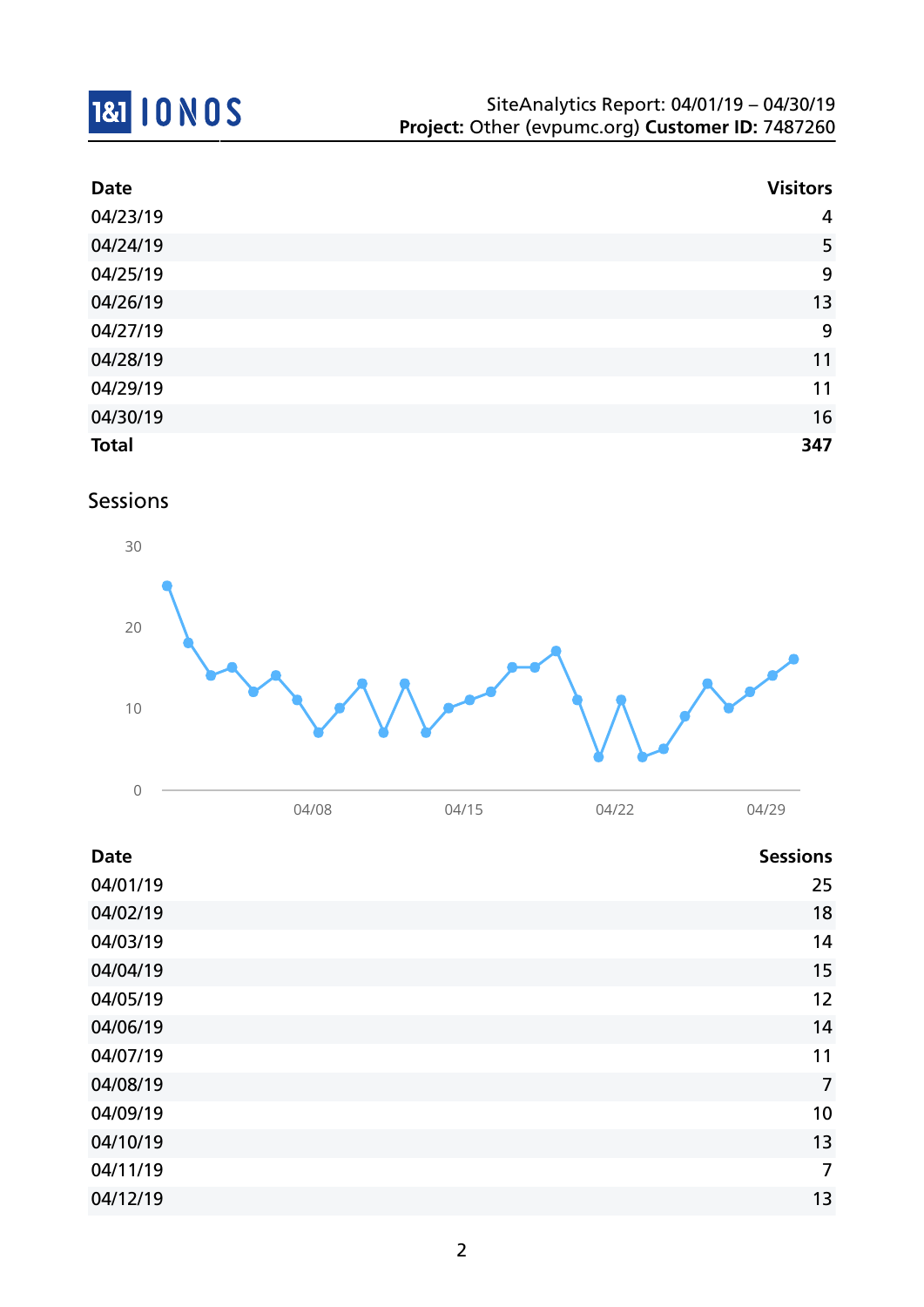

| <b>Date</b>  | <b>Sessions</b> |
|--------------|-----------------|
| 04/13/19     | $\overline{7}$  |
| 04/14/19     | 10              |
| 04/15/19     | 11              |
| 04/16/19     | 12              |
| 04/17/19     | 15              |
| 04/18/19     | 15              |
| 04/19/19     | 17              |
| 04/20/19     | 11              |
| 04/21/19     | $\overline{4}$  |
| 04/22/19     | 11              |
| 04/23/19     | 4               |
| 04/24/19     | 5               |
| 04/25/19     | 9               |
| 04/26/19     | 13              |
| 04/27/19     | 10              |
| 04/28/19     | 12              |
| 04/29/19     | 14              |
| 04/30/19     | 16              |
| <b>Total</b> | 355             |

## Search Engine Robots



| <b>Search Engine Robots</b> | <b>Sessions</b> | Percentage |
|-----------------------------|-----------------|------------|
| bingbot/2.0                 | 316             | 42.88%     |
| Baiduspider/2.0             | 84              | 11.40%     |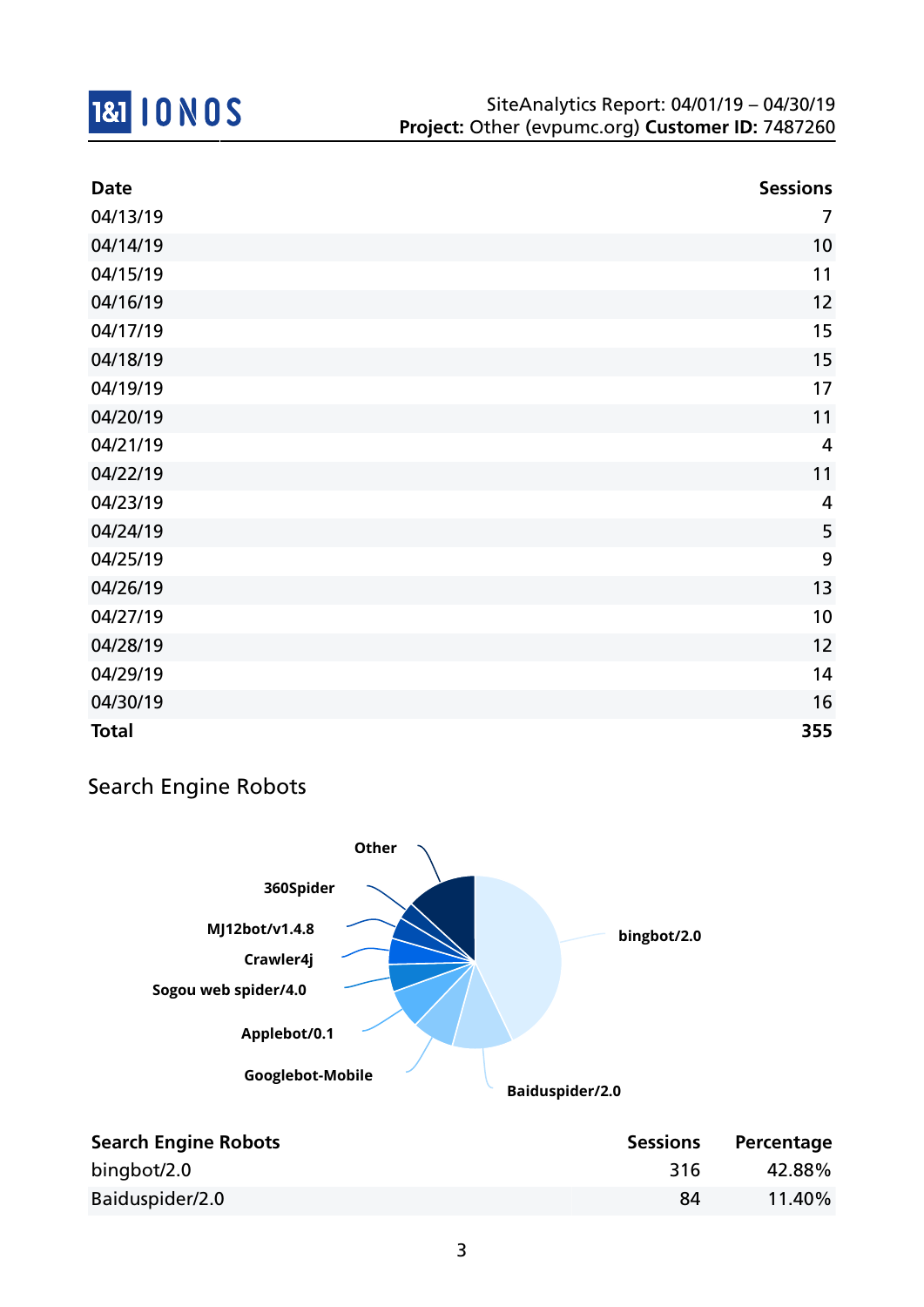

| <b>Search Engine Robots</b> | <b>Sessions</b> | Percentage |
|-----------------------------|-----------------|------------|
| Googlebot-Mobile            | 58              | 7.87%      |
| Applebot/0.1                | 54              | 7.33%      |
| Sogou web spider/4.0        | 38              | 5.16%      |
| Crawler4j                   | 36              | 4.88%      |
| MJ12bot/v1.4.8              | 30              | 4.07%      |
| 360Spider                   | 24              | 3.26%      |
| YandexBot/3.0               | 24              | 3.26%      |
| Googlebot/2.1               | 19              | 2.58%      |
| WikiDo/1.1                  | 13              | 1.76%      |
| Exabot/3.0                  | 8               | 1.09%      |
| Mail.RU Bot/2.0             | 8               | 1.09%      |
| DotBot/1.1                  | $\overline{7}$  | 0.95%      |
| DuckDuckGo-Favicons-Bot/1.0 | 4               | 0.54%      |
| GrapeshotCrawler/2.0        | 3               | 0.41%      |
| Jooblebot/2.0               | $\overline{2}$  | 0.27%      |
| SeznamBot/3.2               | $\overline{2}$  | 0.27%      |
| Uptimebot/1.0               | $\overline{2}$  | 0.27%      |
| AdsBot-Google               | 1               | 0.14%      |
| CheckMarkNetwork/1.0        | 1               | 0.14%      |
| Google favicon              | 1               | 0.14%      |
| GoogleWebLight              | 1               | 0.14%      |
| ias_crawler                 | 1               | 0.14%      |
| <b>Total</b>                | 737             | 100.00%    |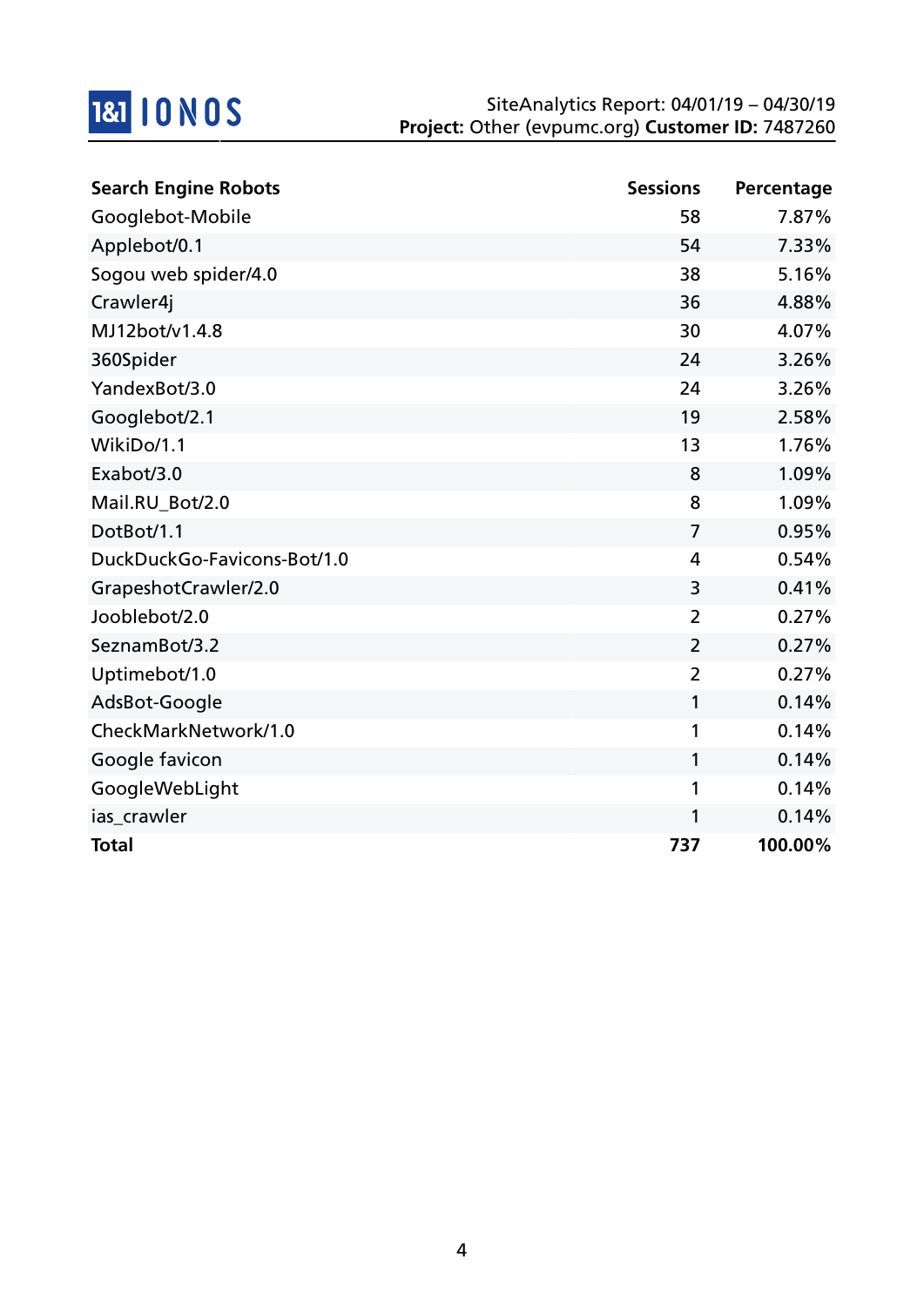

# **Page Analysis** Most Frequently Visited Pages



| <b>Pages</b>             | <b>Sessions</b> | Percentage |
|--------------------------|-----------------|------------|
| /Default.htm             | 351             | 54.42%     |
| /Announce.htm            | 37              | 5.74%      |
| /Elim.htm                | 33              | 5.12%      |
| /Sermons.htm             | 30              | 4.65%      |
| /Calendar.htm            | 26              | 4.03%      |
| /NewsLetterIdx.htm       | 25              | 3.88%      |
| /web_links.htm           | 23              | 3.57%      |
| /St_Johns.htm            | 20              | 3.10%      |
| /M-Statement.htm         | 19              | 2.95%      |
| /Believe.htm             | 18              | 2.79%      |
| <b>Morship.htm</b>       | 18              | 2.79%      |
| /Stats.htm               | 16              | 2.48%      |
| /CalendarOld.htm         | 4               | 0.62%      |
| /valley_views0813.htm    | $\overline{4}$  | 0.62%      |
| /valley_views0913.htm    | 4               | 0.62%      |
| /valley_views1013.htm    | $\overline{4}$  | 0.62%      |
| /StJohns_M-Statement.htm | 3               | 0.47%      |
| /Announce102608.htm      | $\overline{2}$  | 0.31%      |
| /Bulletins.htm           | $\overline{2}$  | 0.31%      |
| /Elim-HISTORY.htm        | $\overline{2}$  | 0.31%      |
| /valley_views1113.htm    | $\overline{2}$  | 0.31%      |
| /Announce1.htm           | 1               | 0.16%      |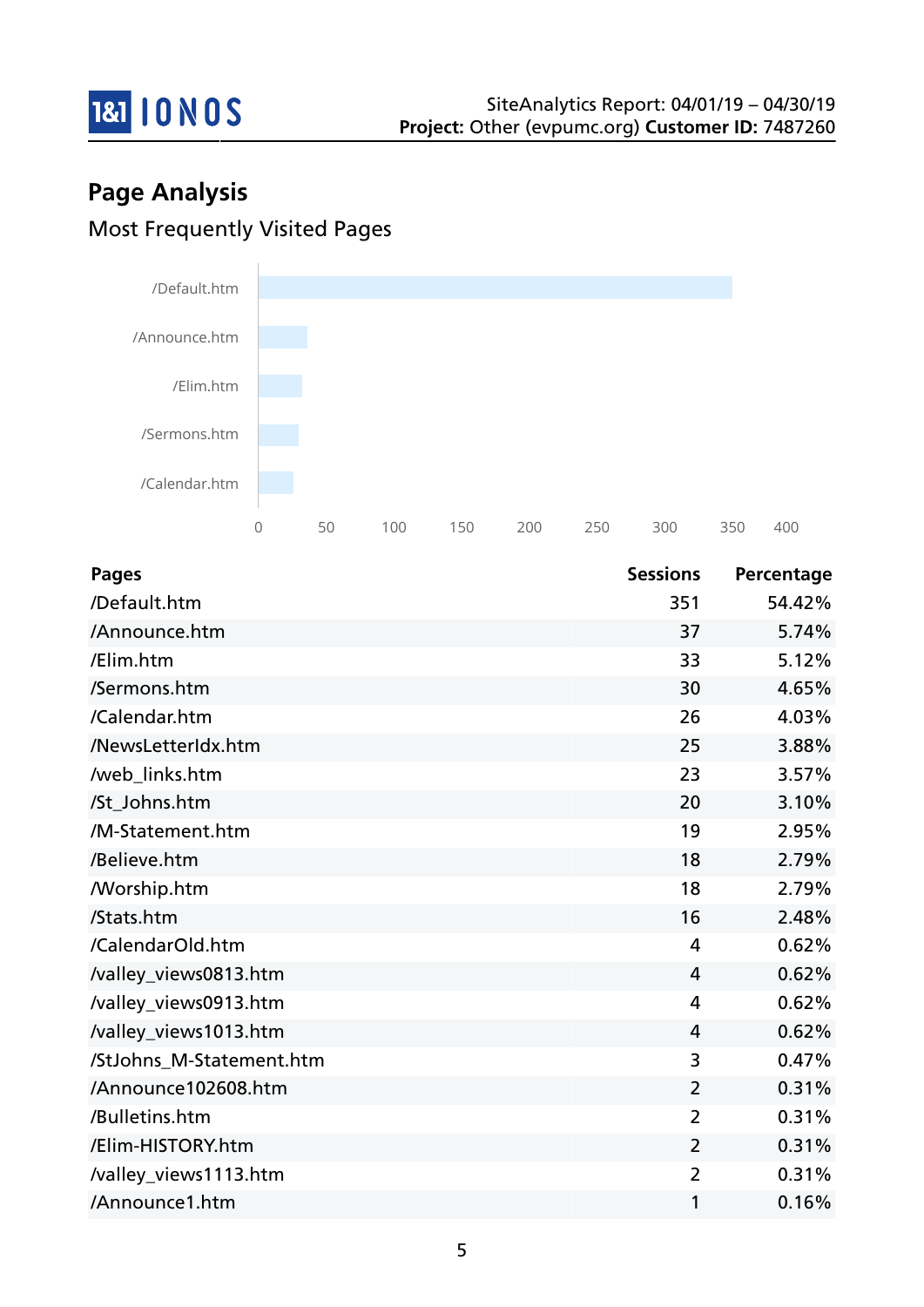

| <b>Pages</b>          | <b>Sessions</b> | Percentage |
|-----------------------|-----------------|------------|
| /St Johns-HISTORY.htm |                 | $0.16\%$   |
| <b>Total</b>          | 645             | 100.00%    |

#### Keywords

No data is available for this report during the current time period.

## Referring Pages



| <b>Pages</b>                                                                                                           | <b>Sessions</b> |
|------------------------------------------------------------------------------------------------------------------------|-----------------|
| https://www.google.com/                                                                                                | 42              |
| http://www.google.com/                                                                                                 | 5               |
| http://www.sogou.com/web                                                                                               | 4               |
| http://www.baidu.com/s                                                                                                 | $\overline{2}$  |
| http://www.google.com/url                                                                                              | $\overline{2}$  |
| android-app://com.google.android.googlequicksearchbox/https/www.<br>google.com                                         |                 |
| http://evpbooks.com/                                                                                                   |                 |
| http://joanwpage.com/tag/christmas/                                                                                    |                 |
| http://l.facebook.com/l.php                                                                                            |                 |
| http://searchguide.tds.net/index.php                                                                                   | $\mathbf{1}$    |
| http://www.ccnorco.org/                                                                                                |                 |
| http://www.maryreynolds.top/5-wordpress-seo-tips-to-help-you-boost-<br>rankings-and-traffic/34697102/                  |                 |
| http://www.umc.org/find-a-church/church/22258                                                                          |                 |
| https://r.search.aol.com/_ylt=A0geKeZXC7tctbMAXj1pCWVH;_ylu=X3o<br>DMTByOHZyb21tBGNvbG8DYmYxBHBvcwMxBHZ0aWQDBHNlYwNzcg |                 |
|                                                                                                                        |                 |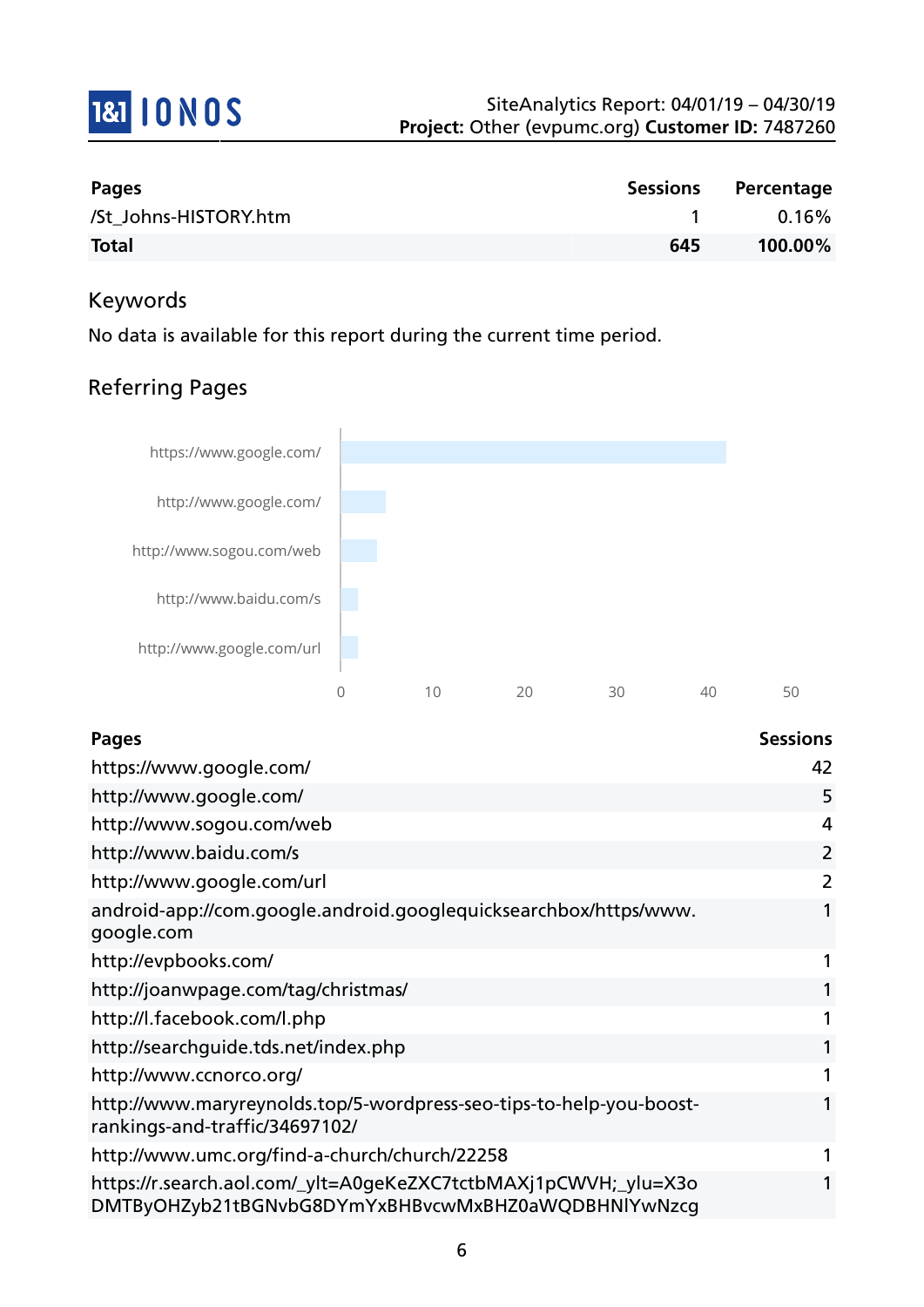

| <b>Pages</b>                                                                                                                                                                                                                          | <b>Sessions</b> |
|---------------------------------------------------------------------------------------------------------------------------------------------------------------------------------------------------------------------------------------|-----------------|
| --/RV=2/RE=1555790807/RO=10/RU=http://evpumc.org//RK=0/RS=dxQb<br>t ufxuucz6XrxkD7wnKPIAA-                                                                                                                                            |                 |
| https://r.search.aol.com/_ylt=A0geKeZXC7tctbMAYD1pCWVH;_ylu=X3<br>oDMTByOHZyb21tBGNvbG8DYmYxBHBvcwMxBHZ0aWQDBHNlYwNzc<br>g--/RV=2/RE=1555790807/RO=10/RU=http://evpumc.org/Calendar.htm/<br>RK=0/RS=zH4GpxIq7I3EVkvyeCZG3HFOTI4-      | 1               |
| https://r.search.aol.com/_ylt=A0geKeZXC7tctbMAYT1pCWVH;_ylu=X3<br>oDMTByOHZyb21tBGNvbG8DYmYxBHBvcwMxBHZ0aWQDBHNlYwNz<br>cg--/RV=2/RE=1555790807/RO=10/RU=http://evpumc.org/Worship.htm/<br>RK=0/RS=HJvYRyjmq95yllN1wq0jqVxOh6k-       | 1               |
| https://r.search.aol.com/_ylt=A0geKeZXC7tctbMAYj1pCWVH;_ylu=X3o<br>DMTByOHZyb21tBGNvbG8DYmYxBHBvcwMxBHZ0aWQDBHNlYwNzcg<br>--/RV=2/RE=1555790807/RO=10/RU=http://evpumc.org/NewsLetterIdx.<br>htm/RK=0/RS=X1F96UR19fyJPOdDDEm8FOXXsW0- |                 |
| https://r.search.aol.com/_ylt=A0geKeZXC7tctbMAZD1pCWVH;_ylu=X3<br>oDMTByOHZyb21tBGNvbG8DYmYxBHBvcwMxBHZ0aWQDBHNlYwNzc<br>g--/RV=2/RE=1555790807/RO=10/RU=http://evpumc.org/Default.htm/R<br>K=0/RS=d9GCVIDcYzIlKzS_HaO7LeIR1pM-       |                 |
| https://r.search.aol.com/_ylt=A0geKeZXC7tctbMAZj1pCWVH;_ylu=X3o<br>DMTByOHZyb21tBGNvbG8DYmYxBHBvcwMxBHZ0aWQDBHNlYwNzcg<br>--/RV=2/RE=1555790807/RO=10/RU=http://evpumc.org/web_links.htm/<br>RK=0/RS=TEgJfqcrJk1wiumzWHgdGLahi8U-     |                 |
| https://r.search.aol.com/_ylt=AwrJ61QgibdcyeoASUppCWVH;_ylu=X3o<br>DMTByOHZyb21tBGNvbG8DYmYxBHBvcwMxBHZ0aWQDBHNlYwNzcg<br>--/RV=2/RE=1555560864/RO=10/RU=http://evpumc.org/Calendar.htm/R<br>K=0/RS=g1CT7K3M5EVRkOeG.HF.sPRp3ZY-      | 1               |
| https://search.yahoo.com/                                                                                                                                                                                                             |                 |
| https://www.bing.com/                                                                                                                                                                                                                 |                 |
| https://www.facebook.com/                                                                                                                                                                                                             |                 |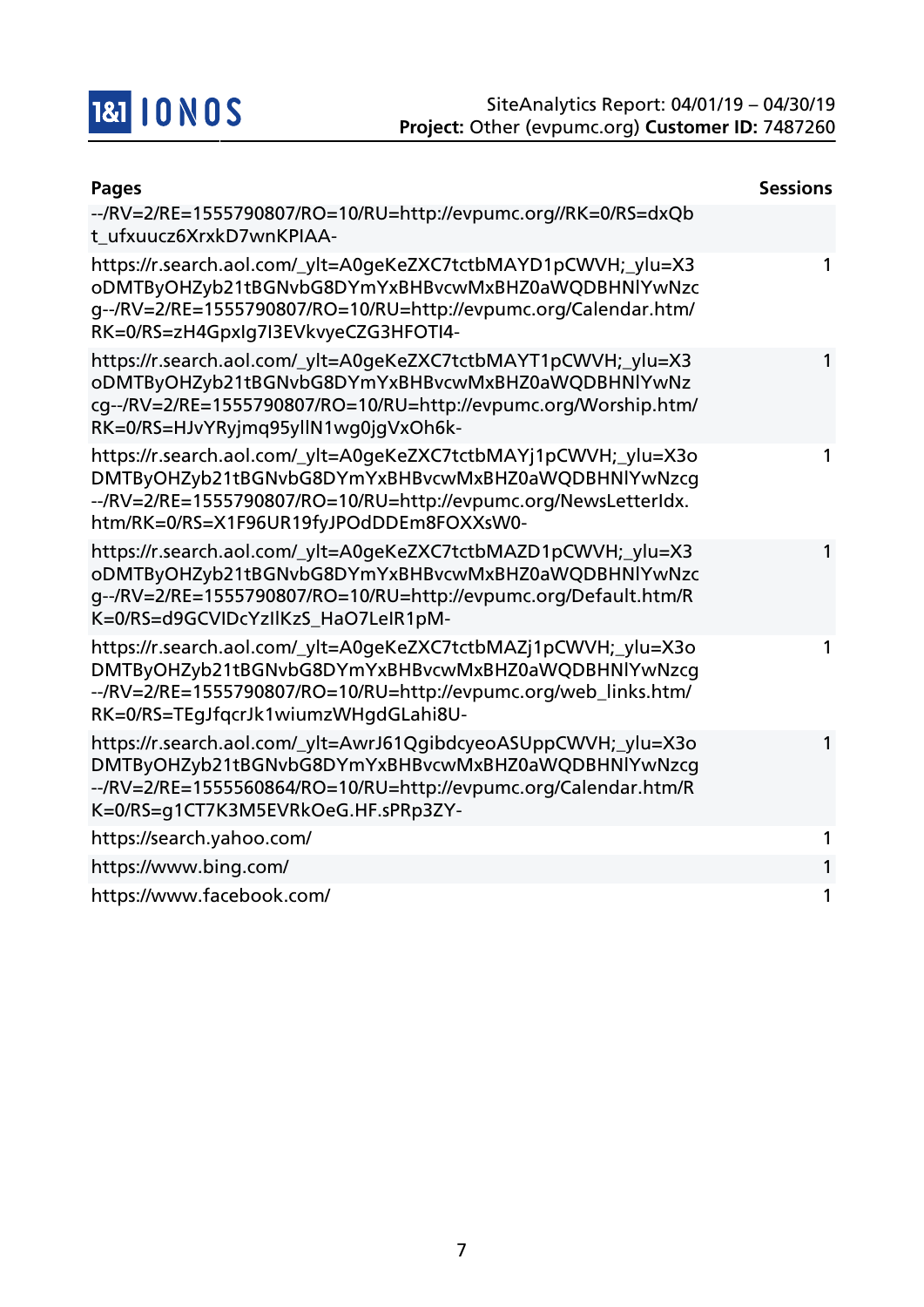

## **Browsers & Systems**

Browsers



| <b>Browsers</b>                  | <b>Sessions</b> | Percentage |
|----------------------------------|-----------------|------------|
| Chrome                           | 119             | 33.52%     |
| Firefox                          | 39              | 10.99%     |
| Safari mobile                    | 28              | 7.89%      |
| IE                               | 21              | 5.92%      |
| Opera                            | 12              | 3.38%      |
| Go http package                  | 11              | 3.10%      |
| Python-requests                  | 8               | 2.25%      |
| <b>Chrome Mobile</b>             | $\overline{7}$  | 1.97%      |
| Safari                           | 6               | 1.69%      |
| Microsoft Edge                   | 5               | 1.41%      |
| Apache-HttpClient                | 4               | 1.13%      |
| Sogou Explorer                   | 4               | 1.13%      |
| <b>Mobile Samsung Browser</b>    | $\overline{2}$  | 0.56%      |
| <b>Android HttpURLConnection</b> | 1               | 0.28%      |
| Android webview                  | 1               | 0.28%      |
| <b>Apple Mail</b>                | 1               | 0.28%      |
| Facebook App                     | 1               | 0.28%      |
| Mozilla                          | 1               | 0.28%      |
| Python-urllib                    | 1               | 0.28%      |
| libwww-perl                      | 1               | 0.28%      |
| Could not be identified          | 82              | 23.10%     |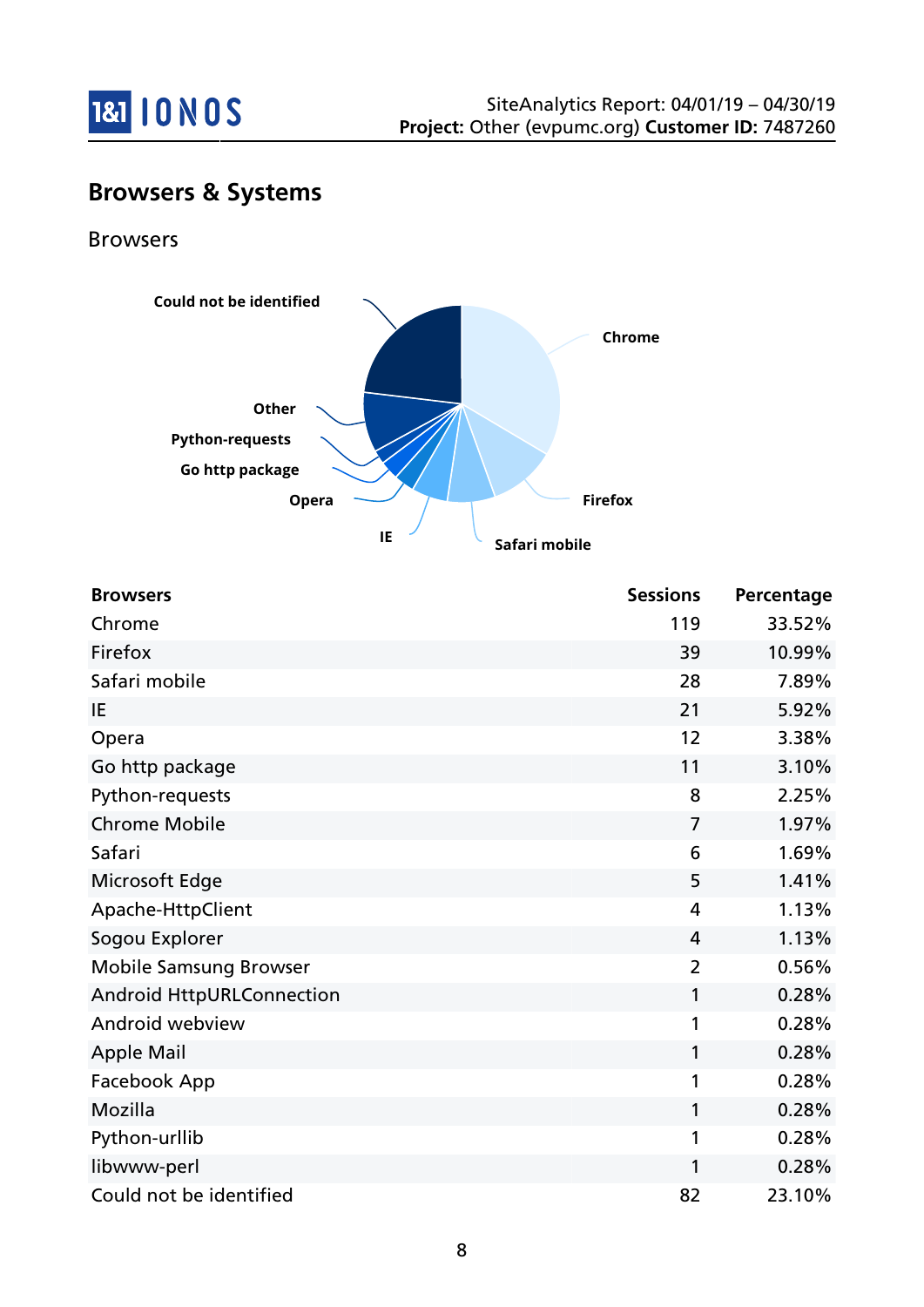

| <b>Browsers</b>                | <b>Sessions</b> | Percentage |
|--------------------------------|-----------------|------------|
| <b>Total</b>                   | 355             | 100.00%    |
| <b>Operating Systems</b>       |                 |            |
| Could not be identified        |                 |            |
| <b>Chrome OS</b><br><b>JVM</b> | <b>Windows</b>  |            |
| Android                        |                 |            |
| OS X                           |                 |            |
| Linux                          |                 |            |
| macOS                          | iOS             |            |

| <b>Operating Systems</b> | <b>Sessions</b> | Percentage |
|--------------------------|-----------------|------------|
| <b>Windows</b>           | 144             | 40.56%     |
| iOS                      | 29              | 8.17%      |
| macOS                    | 24              | 6.76%      |
| Linux                    | 23              | 6.48%      |
| OS X                     | 14              | 3.94%      |
| Android                  | 12              | 3.38%      |
| <b>JVM</b>               | 4               | 1.13%      |
| Chrome OS                | 1               | 0.28%      |
| Could not be identified  | 104             | 29.30%     |
| <b>Total</b>             | 355             | 100.00%    |

# **Visitor Locations**

| Countries            |                 |            |
|----------------------|-----------------|------------|
| <b>Countries</b>     | <b>Sessions</b> | Percentage |
| <b>United States</b> | 199             | 56.06%     |
| France               | 36              | 10.14%     |
| China                | 15              | 4.23%      |
| Germany              | 13              | 3.66%      |
| Ukraine              | 12              | 3.38%      |
| Russia               | 11              | 3.10%      |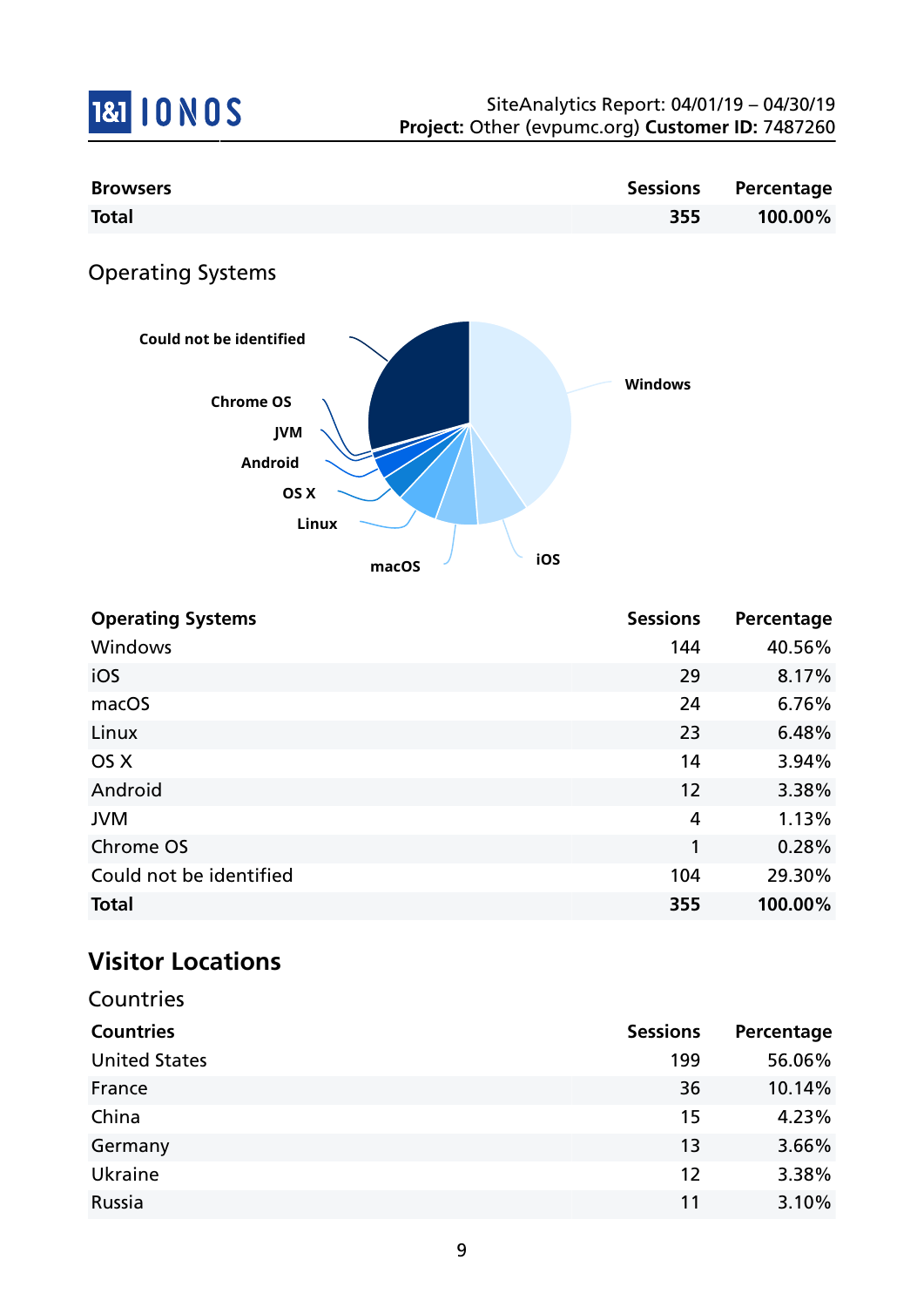

| <b>Countries</b>            | <b>Sessions</b> | Percentage |
|-----------------------------|-----------------|------------|
| Canada                      | 9               | 2.54%      |
| <b>United Kingdom</b>       | 6               | 1.69%      |
| Netherlands                 | 5               | 1.41%      |
| Philippines                 | 5               | 1.41%      |
| Ireland                     | 4               | 1.13%      |
| Turkey                      | 4               | 1.13%      |
| Singapore                   | 3               | 0.85%      |
| Australia                   | $\overline{2}$  | 0.56%      |
| <b>Brazil</b>               | $\overline{2}$  | 0.56%      |
| Israel                      | $\overline{2}$  | 0.56%      |
| India                       | $\overline{2}$  | 0.56%      |
| Italy                       | $\overline{2}$  | 0.56%      |
| Japan                       | $\overline{2}$  | 0.56%      |
| Latvia                      | $\overline{2}$  | 0.56%      |
| Moldova                     | $\overline{2}$  | 0.56%      |
| <b>United Arab Emirates</b> | 1               | 0.28%      |
| Austria                     | 1               | 0.28%      |
| <b>Belarus</b>              | 1               | 0.28%      |
| Colombia                    | 1               | 0.28%      |
| Algeria                     | 1               | 0.28%      |
| Egypt                       | 1               | 0.28%      |
| Spain                       | $\mathbf{1}$    | 0.28%      |
| Fiji                        | 1               | 0.28%      |
| Jamaica                     |                 | 0.28%      |
| South Korea                 | 1               | 0.28%      |
| Sri Lanka                   | 1               | 0.28%      |
| Poland                      | 1               | 0.28%      |
| Could not be identified     | 5               | 1.41%      |
| <b>Total</b>                | 355             | 100.00%    |

#### Continents

| <b>Continents</b>    | <b>Sessions</b> | Percentage |
|----------------------|-----------------|------------|
| <b>North America</b> | 209             | 58.87%     |
| Europe               | 98              | 27.61%     |
| Asia                 | 36              | 10.14%     |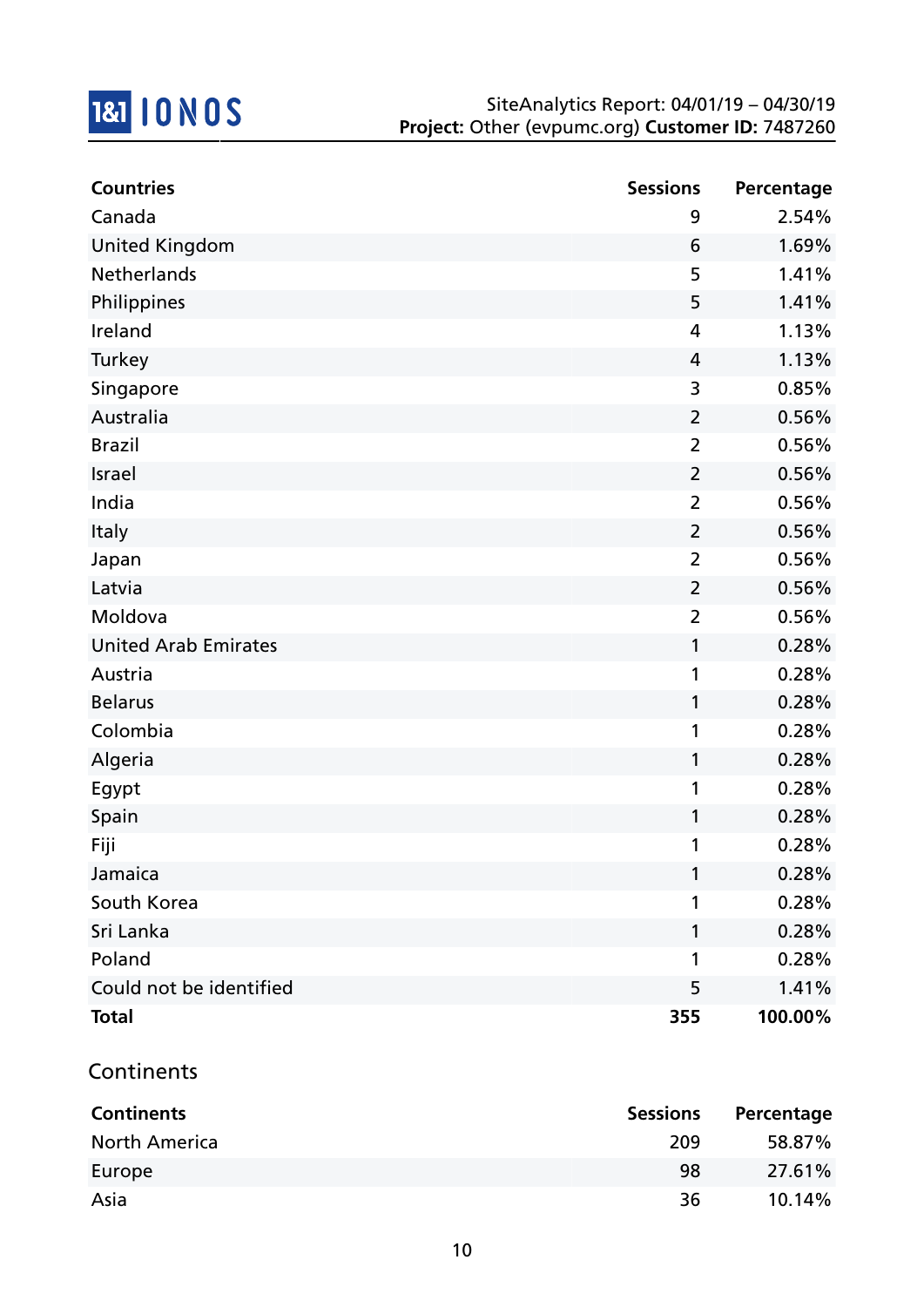

| <b>Continents</b>       | <b>Sessions</b> | Percentage |
|-------------------------|-----------------|------------|
| Oceania                 | 3               | $0.85\%$   |
| South America           | 3               | 0.85%      |
| Africa                  | $\mathcal{L}$   | $0.56\%$   |
| Could not be identified | 4               | 1.13%      |
| <b>Total</b>            | 355             | 100.00%    |

## **Information about the evaluations**

#### Visitors

This evaluation shows how many visitors accessed your website. Visitors are uniquely identified on the basis of the IP address and the browser ID. If a visitor goes to your website more than once a day, only one visitor is counted.

#### Sessions

This evaluation shows the number of sessions. A session starts when a visitor accesses your website and ends when he or she leaves it. A session ends automatically after 30 minutes without activity. If a visitor goes to your website more than once a day, multiple sessions are counted.

#### Search Engine Robots

This evaluation shows which search engine robots have accessed the pages of your website. Search engine robots automatically search the content of websites in order to keep search engine entries up to date.

#### Most Frequently Visited Pages

This evaluation shows which pages of your website were visited most often.

#### Keywords

This evaluations shows the keywords with which your website was most commonly found in search engines.

#### Referring Pages

This evaluation shows the websites from which visitors were transferred to your website.

#### Browsers

This evaluation shows which browsers visitors used to access your website. This way, you know which browsers to optimize your website for, for example.